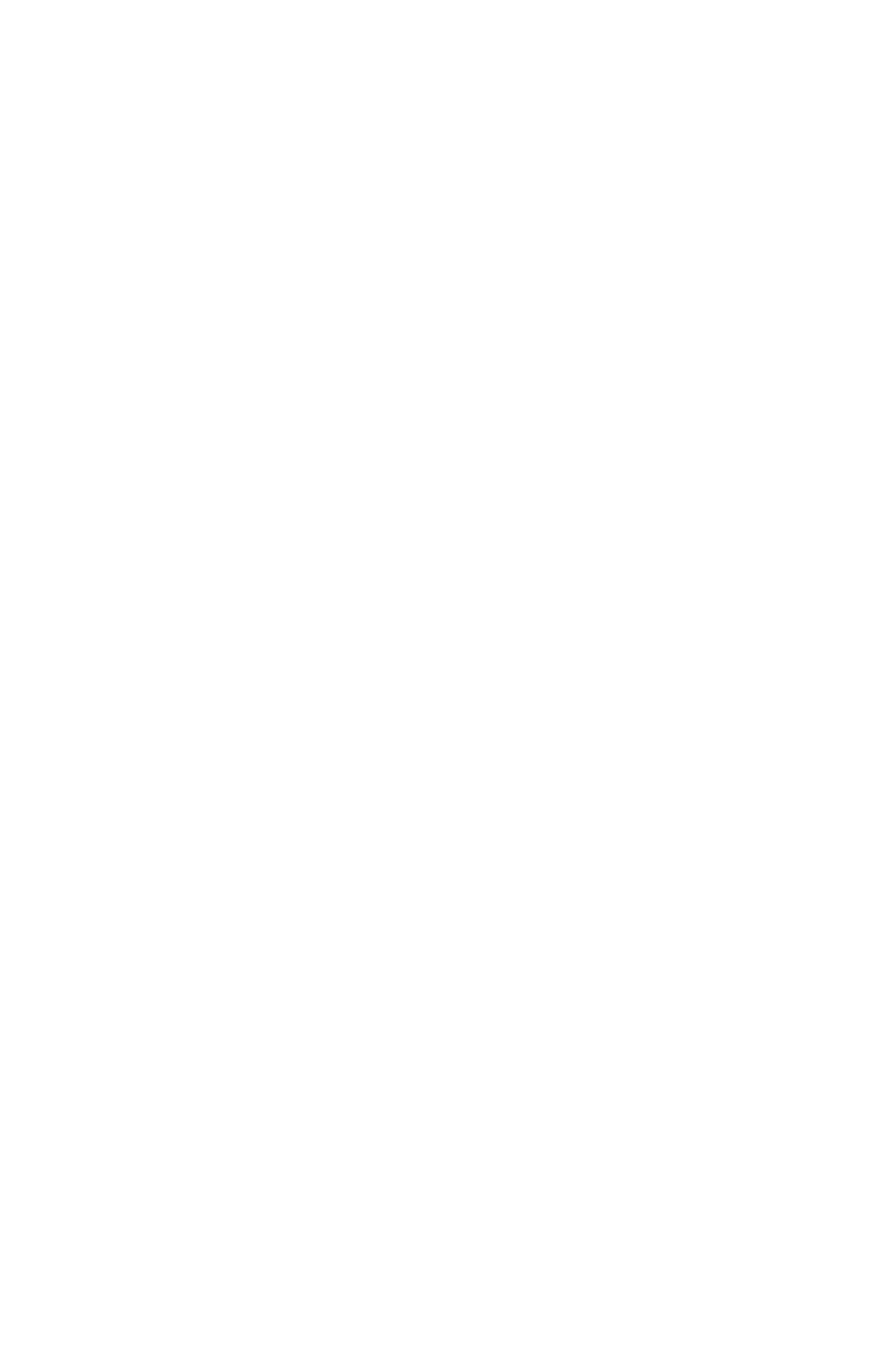# **ELENCHOS**

Collana di testi e studi sul pensiero antico fondata da GABRIELE GIANNANTONI

LX-1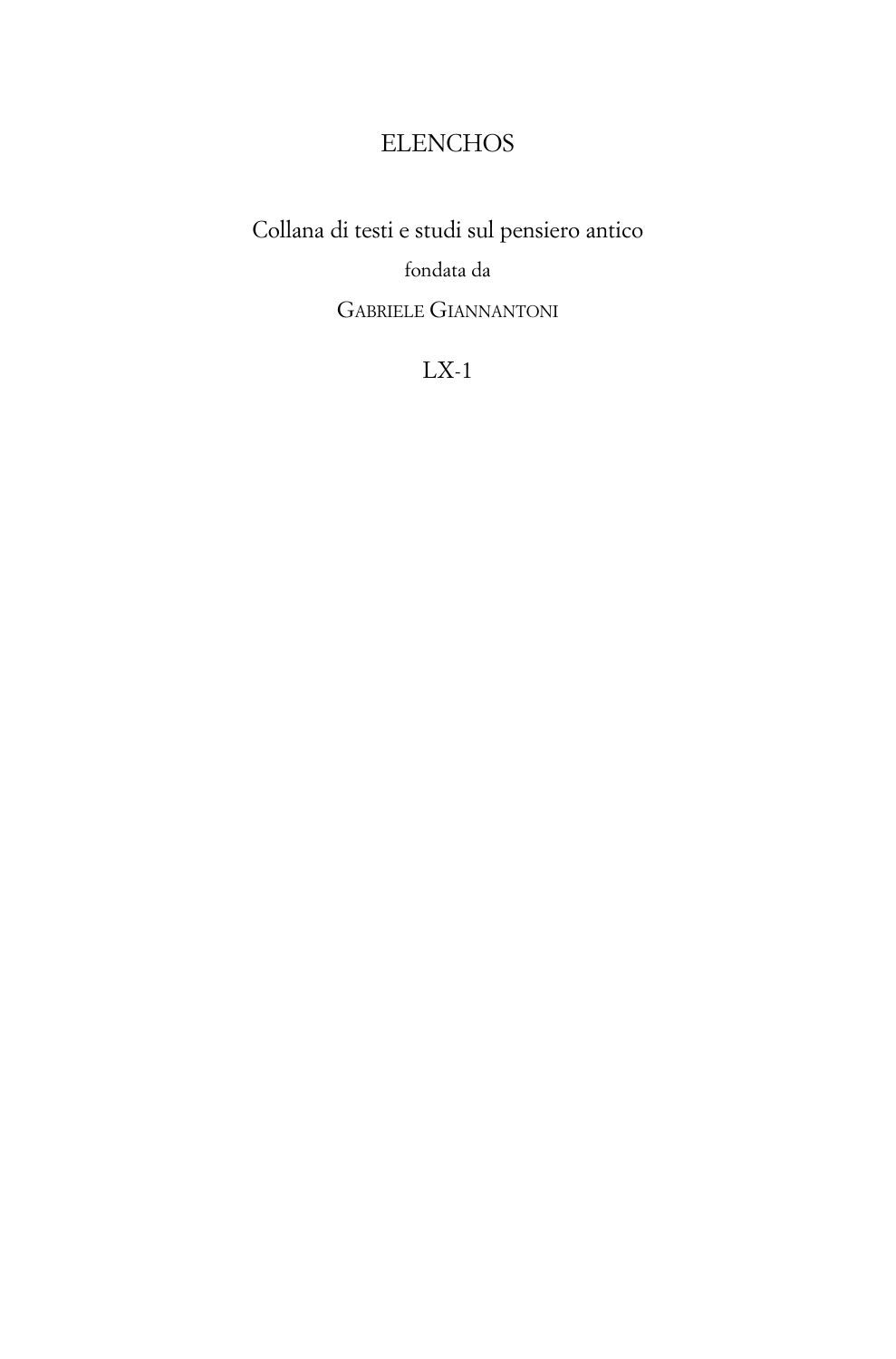# **ELENCHOS**

## Collana di testi e studi sul pensiero antico

#### Direttore: ENRICO BERTI

Comitato scientifico: FRANCESCA ALESSE, ENRICO BERTI, ALDO BRANCACCI, GIUSEPPE CAMBIANO, ANNA MARIA IOPPOLO, CLAUDIO MORESCHINI, RICCARDO POZZO, MARIO VEGETTI

> Cura redazionale: MARIA CRISTINA DALFINO

ISTITUTO PER IL LESSICO INTELLETTUALE EUROPEO E STORIA DELLE IDEE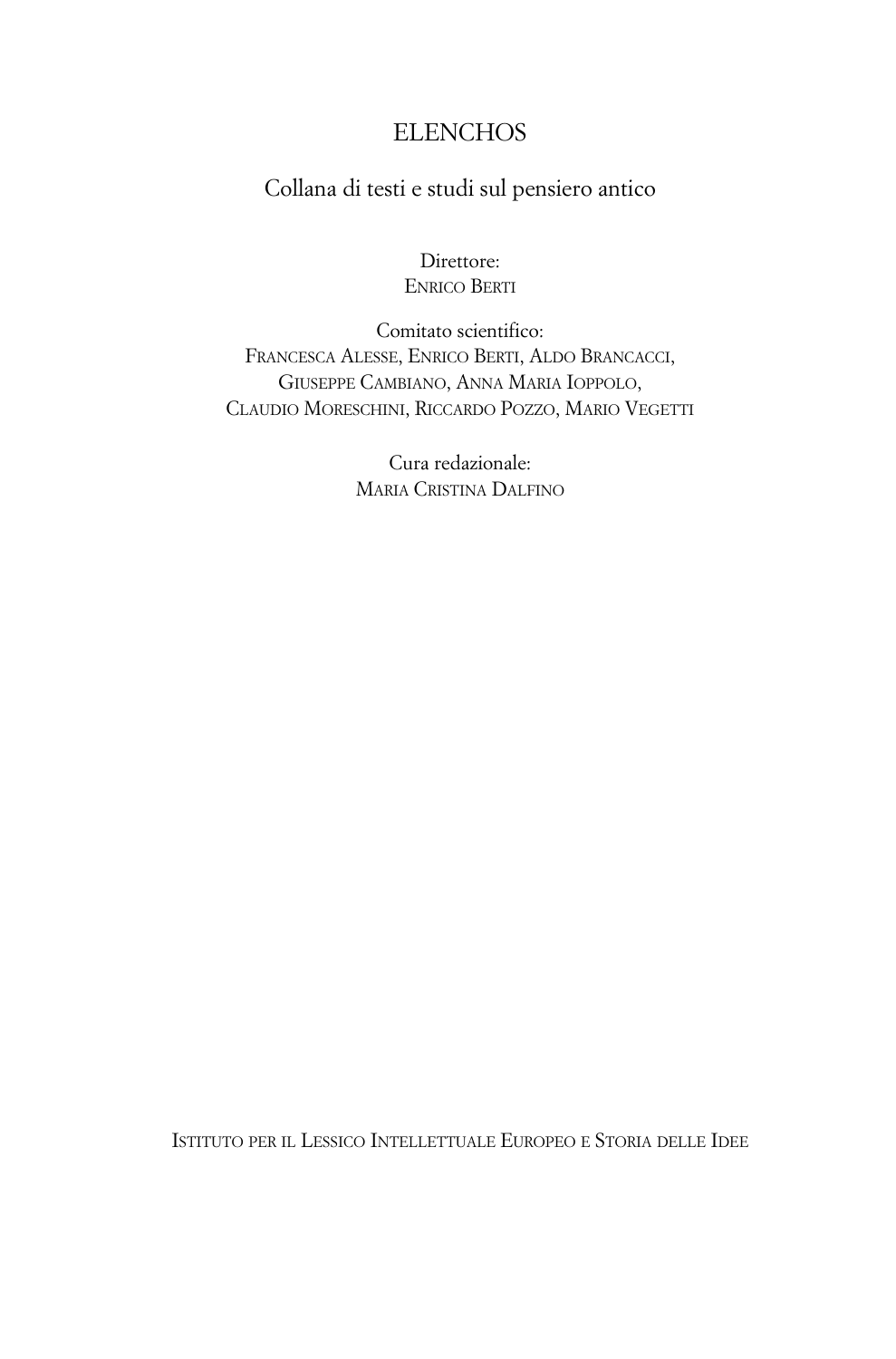# *EPINOMIDE* STUDI SULL'OPERA E LA SUA RICEZIONE

a cura di FRANCESCA ALESSE E FRANCO FERRARI

> con la collaborazione di MARIA CRISTINA DALFINO



BIBLIOPOLIS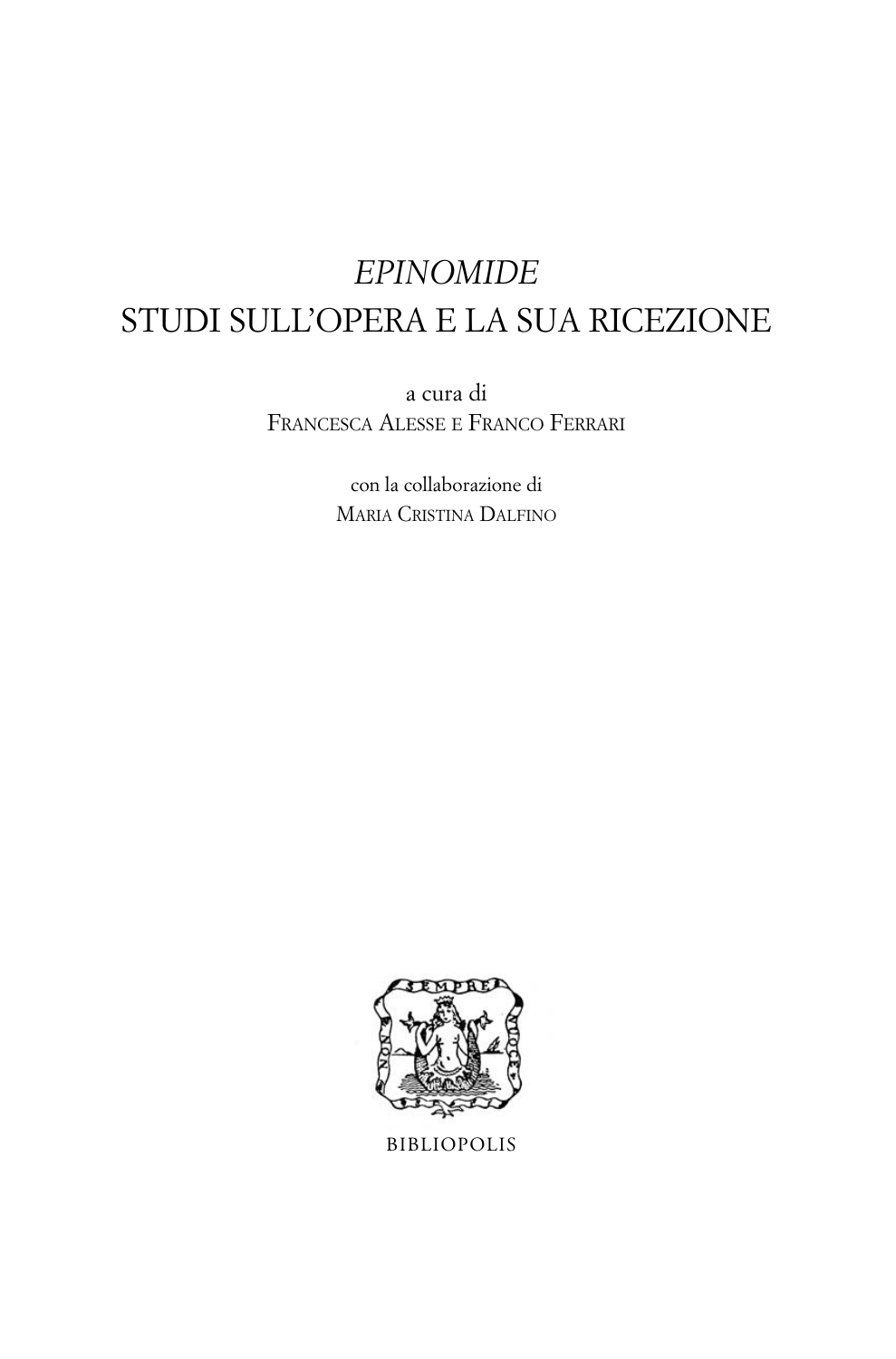Volume pubblicato con il contributo del Ministero dell'Università e della Ricerca Scientifica – Prin 2009 e dell'Istituto Italiano di Studi Filosofici

> Il volume è stato sottoposto all'approvazione di Giuseppe Cambiano e Jan Opsomer

> > *Proprietà letteraria riservata*

ISBN 978-88-7088-619-1

Copyright © 2012 by C.N.R., Istituto per il Lessico Intellettuale Europeo e Storia delle Idee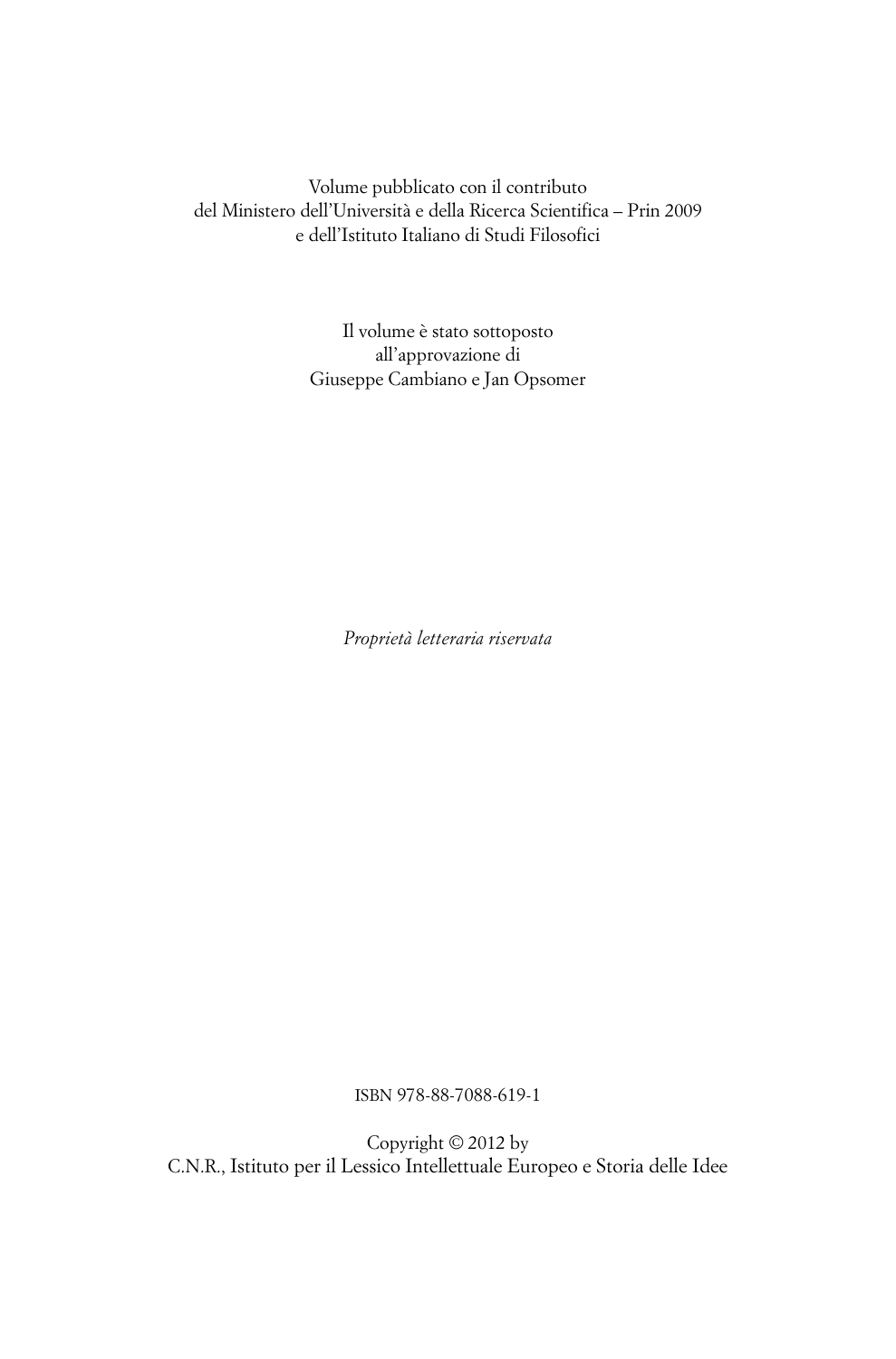# INDICE

| Premessa                                                                                                                                       | p.            | 9             |
|------------------------------------------------------------------------------------------------------------------------------------------------|---------------|---------------|
| FRANCO FERRARI: L'Epinomide, il Timeo e la "sag-<br>gezza del mondo". Osservazioni introduttive                                                | $\rightarrow$ | 19            |
| LUC BRISSON: Le programme d'études des mem-<br>bres du Collège de veille dans l'Épinomis                                                       | »             | 35            |
| FERRUCCIO FRANCO REPELLINI: La "vera" astro-<br>nomia e la sapienza                                                                            | $\rightarrow$ | 59            |
| SILVIA M. CHIODI: L'Epinomide e l'Oriente                                                                                                      | $\rightarrow$ | 93            |
| ELISABETTA CATTANEI: Arithmos nell'Epinomide                                                                                                   | »             | 125           |
| LUCA SIMEONI: L'Epinomide, vangelo della reli-<br>gione astrale                                                                                | »             | 179           |
| FRANCESCA ALESSE: L'Epinomide e la Stoa                                                                                                        |               | $\approx 201$ |
| FRANCESCA CALABI: Filone di Alessandria e l'Epi-<br>nomide                                                                                     |               | 235           |
| ADRIANO GIOÈ: Richiami e citazioni dell'Epino-<br><i>mide</i> nella letteratura medioplatonica (e oltre)                                       |               | 263           |
| VINCENT HUNINK: The Epinomis and Apuleius of<br>Madauros                                                                                       | $\rightarrow$ | -283          |
| FEDERICO M. PETRUCCI: La tradizione indiretta<br>dell'ultima pagina dell'Epinomide (991d5-992b1):<br>Nicomaco, Teone, Giamblico, Elia, Davide, |               |               |
| pseudo-Elia                                                                                                                                    |               | 295           |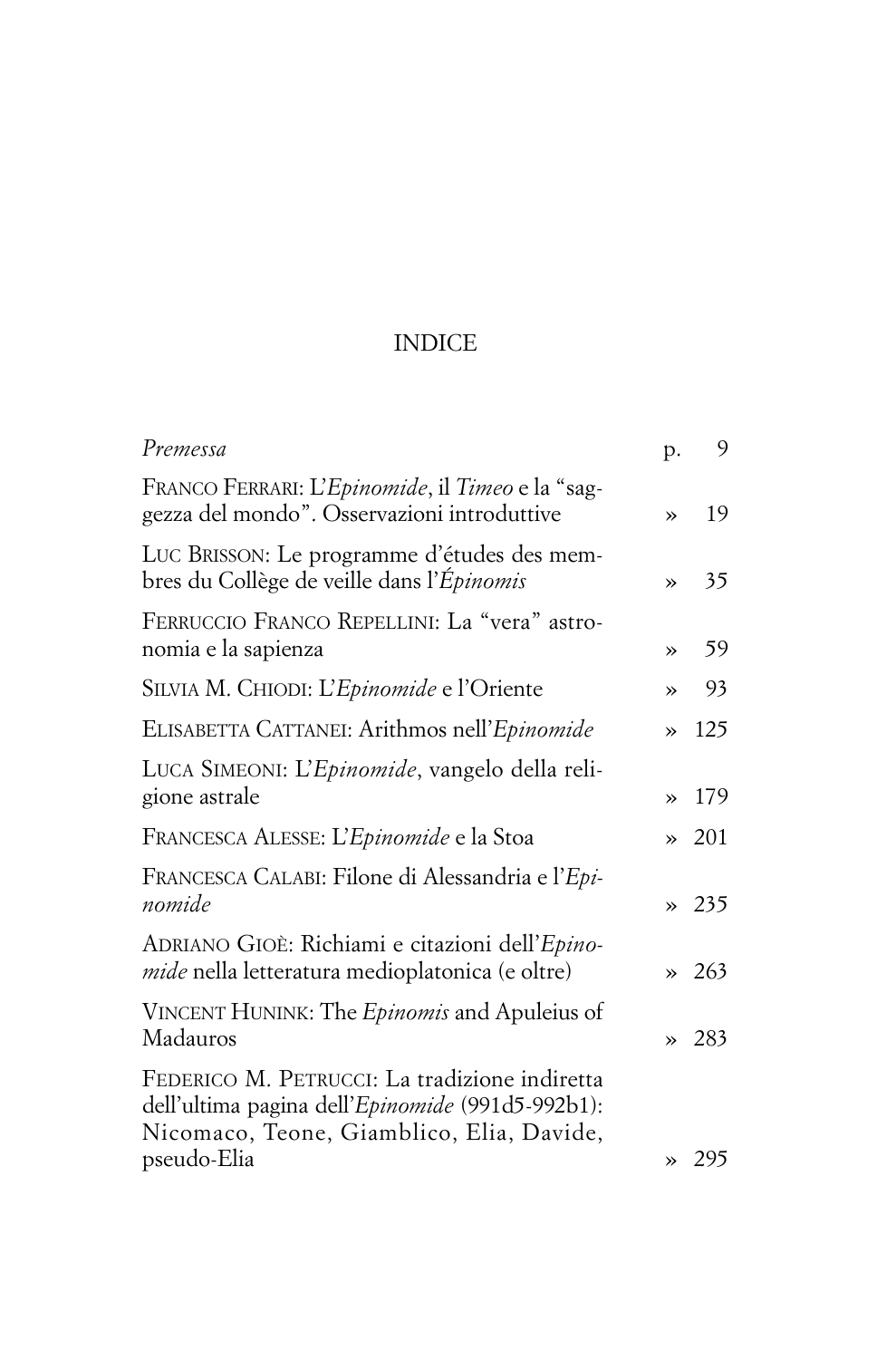| 8 | <b>INDICE</b> |
|---|---------------|
|   |               |

| GIOVANNA R. GIARDINA: L'Epinomide negli scrit-<br>ti matematici neopitagorici e neoplatonici     |               | p. 341 |
|--------------------------------------------------------------------------------------------------|---------------|--------|
| ALESSANDRO LINGUITI: L'Epinomide in autori<br>neoplatonici                                       | $\rightarrow$ | 379    |
| CLAUDIA MAGGI: Il Demiurgo e l'Anima demiur-<br>gica. Platone, gli Gnostici e Plotino            | $\rightarrow$ | 395    |
| ELENA GRITTI: La ricezione dell'Epinomide in<br>Proclo                                           | $\rightarrow$ | 425    |
| MICHAEL J.B. ALLEN, Ratio omnium divinissima:<br>Plato's Epinomis, Prophecy, and Marsilio Ficino | $\rightarrow$ | 469    |
| INDICI                                                                                           |               |        |
| Indice dei passi dell'Epinomide                                                                  | $\rightarrow$ | 493    |
| Indice dei luoghi                                                                                | $\rightarrow$ | 501    |
| Indice dei nomi antichi e medievali                                                              | $\rightarrow$ | 525    |
| Indice dei nomi moderni                                                                          | $\rightarrow$ | 531    |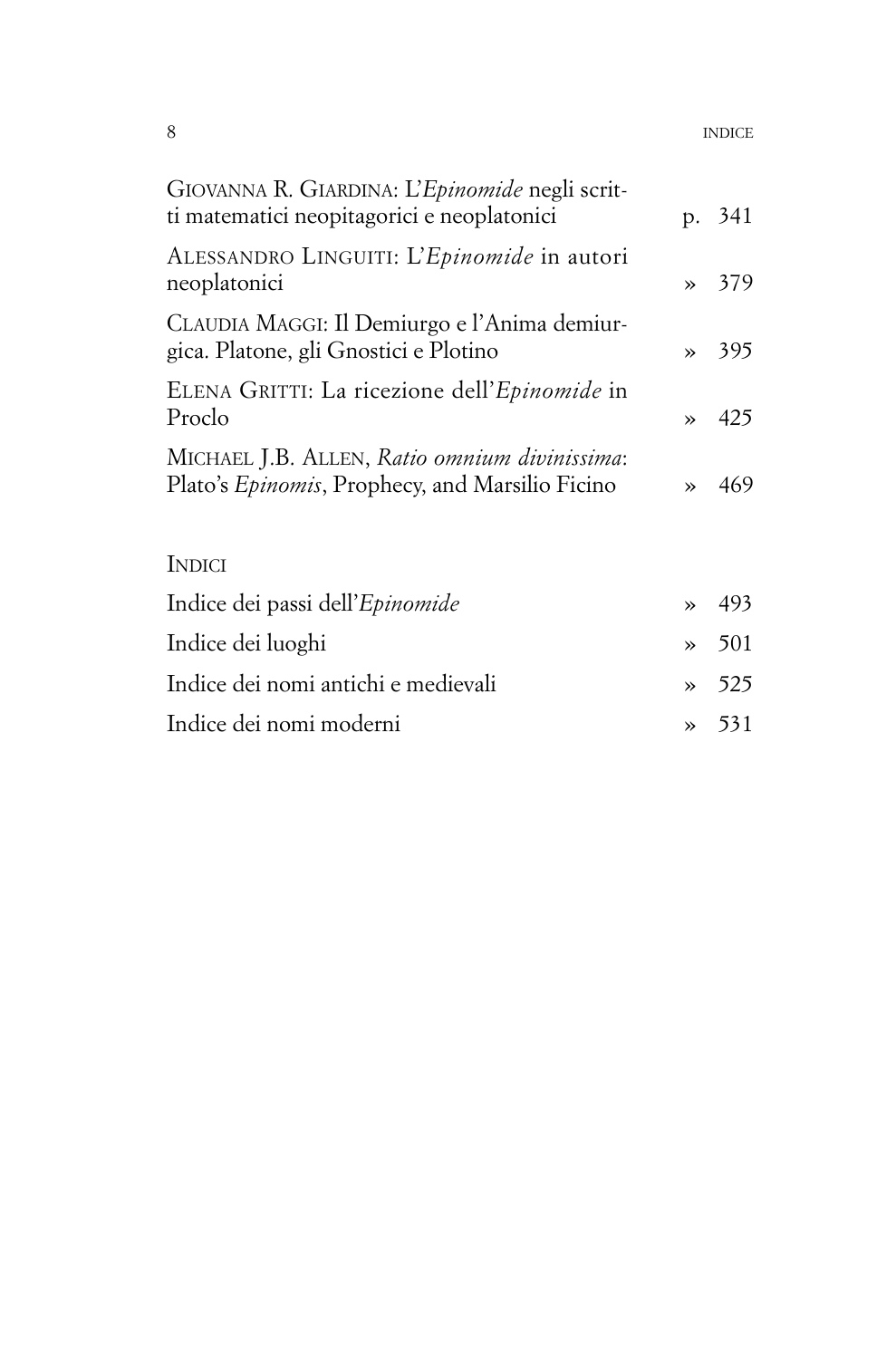#### VINCENT HUNINK

#### THE *EPINOMIS* AND APULEIUS OF MADAUROS

One of the most systematic and detailed accounts of Middle Platonic demonology can be found in a Latin text from the 2nd century A.D. This text, entitled *De Deo Socratis* (*On the God of Socrates*, hence: *DDS*) 1 , was written by the Second Sophistic author Apuleius of Madauros (ca. 125-ca. 180), who gained greatest renown on account of his popular novel *Metamorphoses* (*Metamorphoses*, or *The Golden Ass*) 2 *.* Given the important role

<sup>1</sup> The standard Latin text for *DDS* is *Apuleius. De philosophia libri*, ed. C. MORESCHINI, Teubner, Leipzig-Stuttgart 1991; another useful edition is *Apulée. Opuscules philosophiques […] et fragments*, Texte établi, traduit et commentée par J. BEAUJEU, Les Belles Lettres, Paris 1973. For a modern English translation with ample introduction and notes, see S. HARRISON, *[Apuleius] On the God of Socrates*, in S. HARRISON-J. HILTON-V. HUNINK, *Apuleius. Rhetorical Works*, Translated and annotated, Oxford University Press, Oxford-New York 2001, pp. 185-216. No full commentary is available as yet, but much useful material can be found also in two translated and annotated editions intended for a non Latinist, German speaking, academic audience: M. BALTES-M.L. LAKMANN-J. DIL-LON-P.L. DONINI-R. HÄFNER-L. KARFÍKOVÁ, *Apuleius. De Deo Socratis / Über den Gott des Sokrates*, Eingeleitet, übersetzt und mit interpretierenden Essays versehen, Wissenschaftliche Buchgesellschaft, Darmstadt 2004, and M. BINGENHEIMER, *Lucius Apuleius von Madaura. De Deo Socratis / Der Schutzgeist des Sokrates*, Übersetzt, eingeleitet und mit Anmerkungen versehen, Haag + Herchen, Frankfurt am Main 1993.

<sup>2</sup> For general information about Apuleius, his life and works, there is a helpful monograph: cfr. S. HARRISON, *Apuleius. A Latin Sophist*, Oxford University Press, Oxford-New York 2001.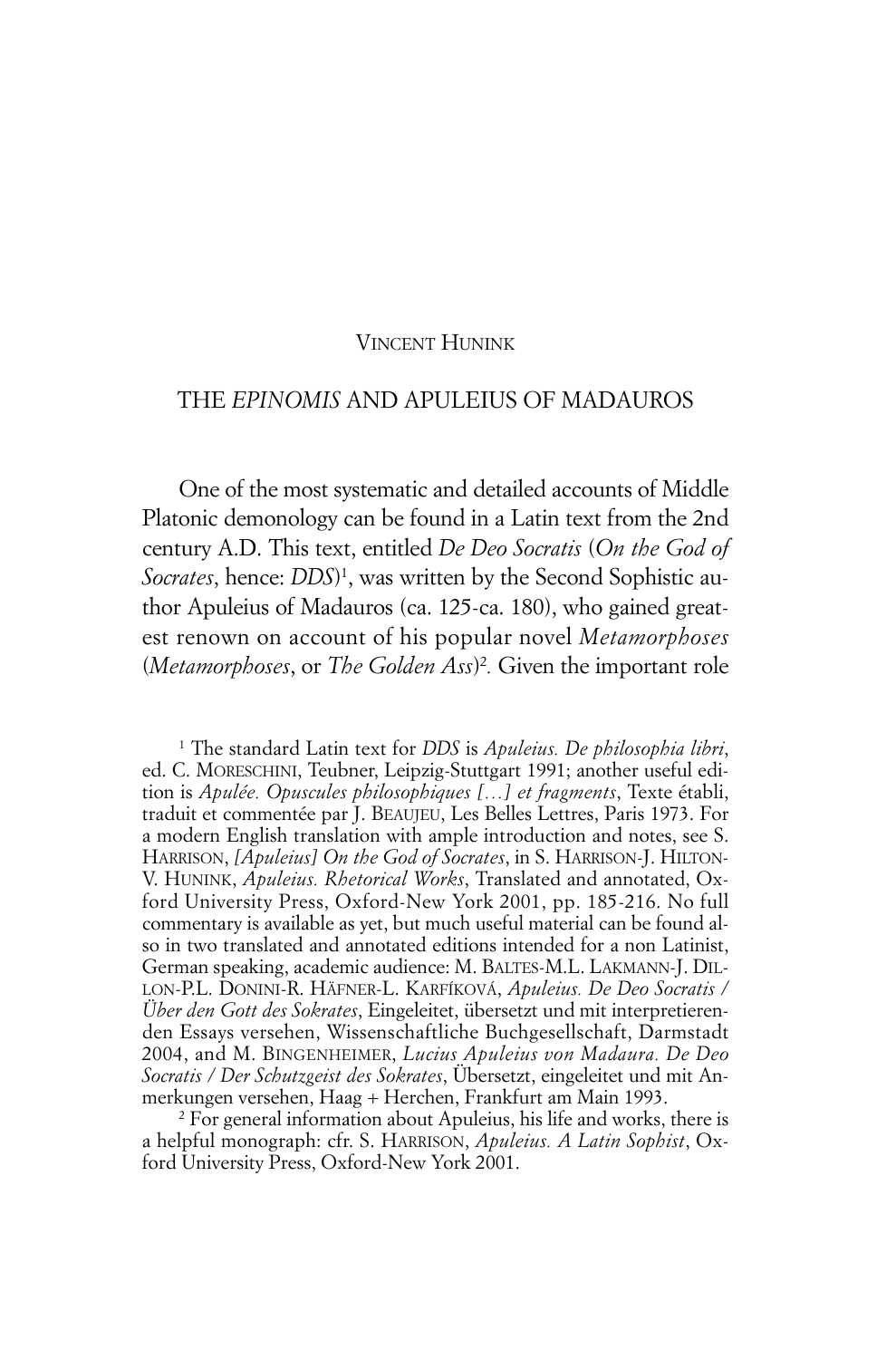of demonology in the *Epinomis*<sup>3</sup> , it does not come as a surprise that both texts are frequently mentioned together in scholarly studies, both on Middle Platonic theory<sup>4</sup> and on Apuleius and DDS<sup>5</sup>, although not all scholars make this connection<sup>6</sup>. In most cases the connection between *Epinomis* and *DDS* is described or suggested in rather general terms, the basic notion being that Apuleius was to some extent influenced by the Greek original.

In the present contribution, I shall review the relevant data in the source texts and attempt to state somewhat more pre-

<sup>3</sup> For relevant bibliographical references concerning the *Epinomis*, see both the general introduction and individual contributions in the present volume. I shall further assume that the reader is familiar with the *Epinomis* as a whole.

<sup>4</sup> Cfr. notably J. DILLON, *The Middle Platonists, a Study of Platonism 80 B.C. to A.D 220*, Duckworth, London 1977 (19962 ), pp. 317-20; F.E. BRENK, *In the Light of the Moon: Demonology in the Early Imperial Period*, in *ANRW*, II 16, 3 (1986) pp. 2069-145, esp. p. 2134.

<sup>5</sup> Cfr. notably F. REGEN, *Apuleius philosophus Platonicus*, De Gruyter, Berlin 1971, esp. p. 6 n. 50; further C. MORESCHINI, *Apuleio e il Platonismo*, Olschki, Firenze 1978, esp. pp. 20-2, with references to earlier scholarly literature. Further J. BEAUJEU, *Opuscules*, cit., p. 10; M. BIN-GENHEIMER, *Der Schutzgeist*, cit., pp. 50-1; M. BALTES *et al*., *Über den Gott des Sokrates*, cit., pp. 132-3.

<sup>6</sup> Modern accounts of Apuleius' demonology without any mention of the *Epinomis* are: B.L. HIJMANS JR., *Apuleius philosophus Platonicus*, in *ANRW*, II 36, 1 (1987) pp. 395-475; W. BERNARD, *Zur Dämonologie des Apuleius von Madaura*, «Rheinisches Museum», CXXXVII (1994) pp. 358- 73; H. CANCIK, *Römische Dämonologie (Varro, Apuleius, Tertullian)*, in A. LANGE *et al*., *Die Dämonen. Demons. Die Dämonologie der israelitischjüdischen und frühchristlichen Literatur im Kontext ihrer Umwelt / The Demonology of Israelite-Jewish and Early Christian Literature in Context of their Environment*, Mohr Siebeck, Tübingen 2003, pp. 447-60, esp. pp. 447-51. On Apuleius' philosophical ideas about gods, see further also J.F. FINAMORE, *Apuleius on the Platonic Gods*, in H. TARRANT (ed.), *Reading Plato in Antiquity*, Duckworth, London 2006, pp. 33-48 (who argues «that Apuleius is an independent Platonic philosopher creating his own Middle Platonic reading of Plato», p. 33, and G. PUCCINI-DELBEY, *La science philosophique d'Apulée comme lieu de mémoire de la pensée platonicienne*, in H. CASANOVA-ROBIN (éd.), *Écritures latines de la mémoire: de l'antiquité au XVIe siècle*, Garnier, Paris 2010, pp. 83-103 (a rather general account of Apuleius as a philosophical author).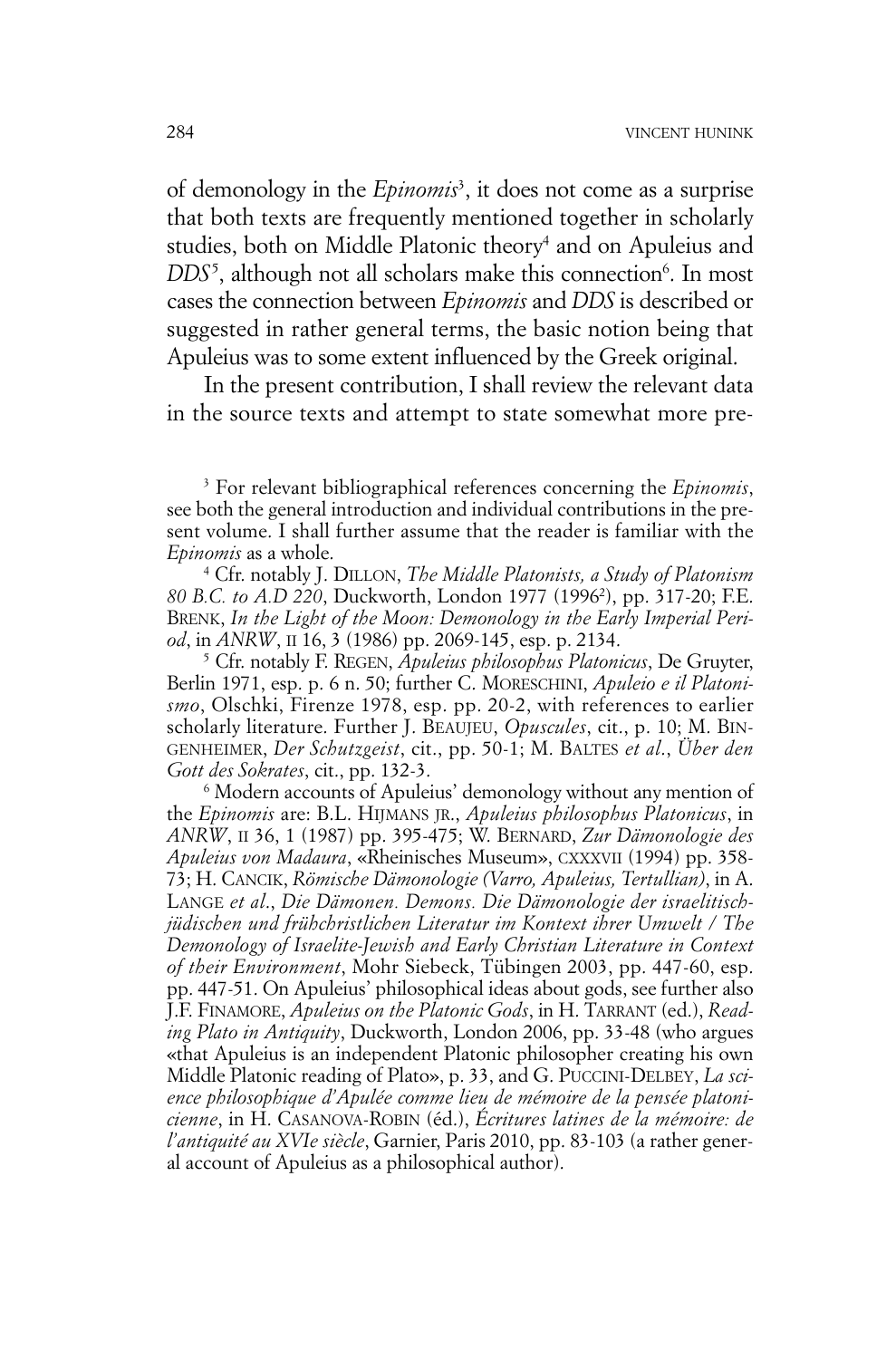cisely how the relationship between Apuleius' *DDS*<sup>7</sup> and the *Epinomis* could be adequately defined.

## *Apuleius' text*

For a true appreciation of Apuleius' text it is important to realize what it is, or rather what it is not. Apuleius did write and publish books that might be called philosophical, notably his *De Platone et eius dogmate*, a somewhat bookish and rather uninspired account of Platonic teaching, and *De mundo*, a Latin version of the pseudo-Aristotelic *Peri kosmou*. The *DDS* however, unlike most texts on demonology to which it is compared, is not a treatise nor even a philosophical text in the strict sense of the word, but rather a brilliant speech, delivered to an audience in Roman Carthage, probably in the 160s. 8 .

Public lectures of this kind were widespread during the Second Sophistic, and surviving *specimina*<sup>9</sup> clearly show the current taste of the time: a penchant for themes that were sufficiently spectacular or fascinating to catch the interest and imagination of the attending crowds, and above all: a highly developed or even extravagant epideictic style. Apuleius in particular appears to be fond of impressive linguistical "pyrotechnics", inventing new words or resuscitating archaic ones, building elaborate periods or, by contrast, powerful brief lists, and exploit-

<sup>7</sup> For the sake of clarity I shall not discuss some scattered remarks in Apuleius' other works that may be connected with his ideas on demonology, such as *Apol*. 43, 2: *inter deos et homines natura et loco medias quasdam potestates* and *Flor*. 10, 3: *mediae potestates*. On these and other passages, see *Apuleius of Madauros. Pro se de magia (Apology)*, edited with a commentary by V. HUNINK, Gieben, Amsterdam 1997, II, pp. 130-1.

<sup>8</sup> Cfr. S. HARRISON, *A Latin Sophist*, cit., p. 139; S. HARRISON *et al*., *Rhetorical Works*, cit., p. 5.

<sup>9</sup> The extant *Florida* by Apuleius is a collection of particularly striking oratorical fragments from such speeches. One may also compare the exuberant *De pallio* by Tertullian or some Greek speeches by Dio Chrysostom and Maximus of Tyre.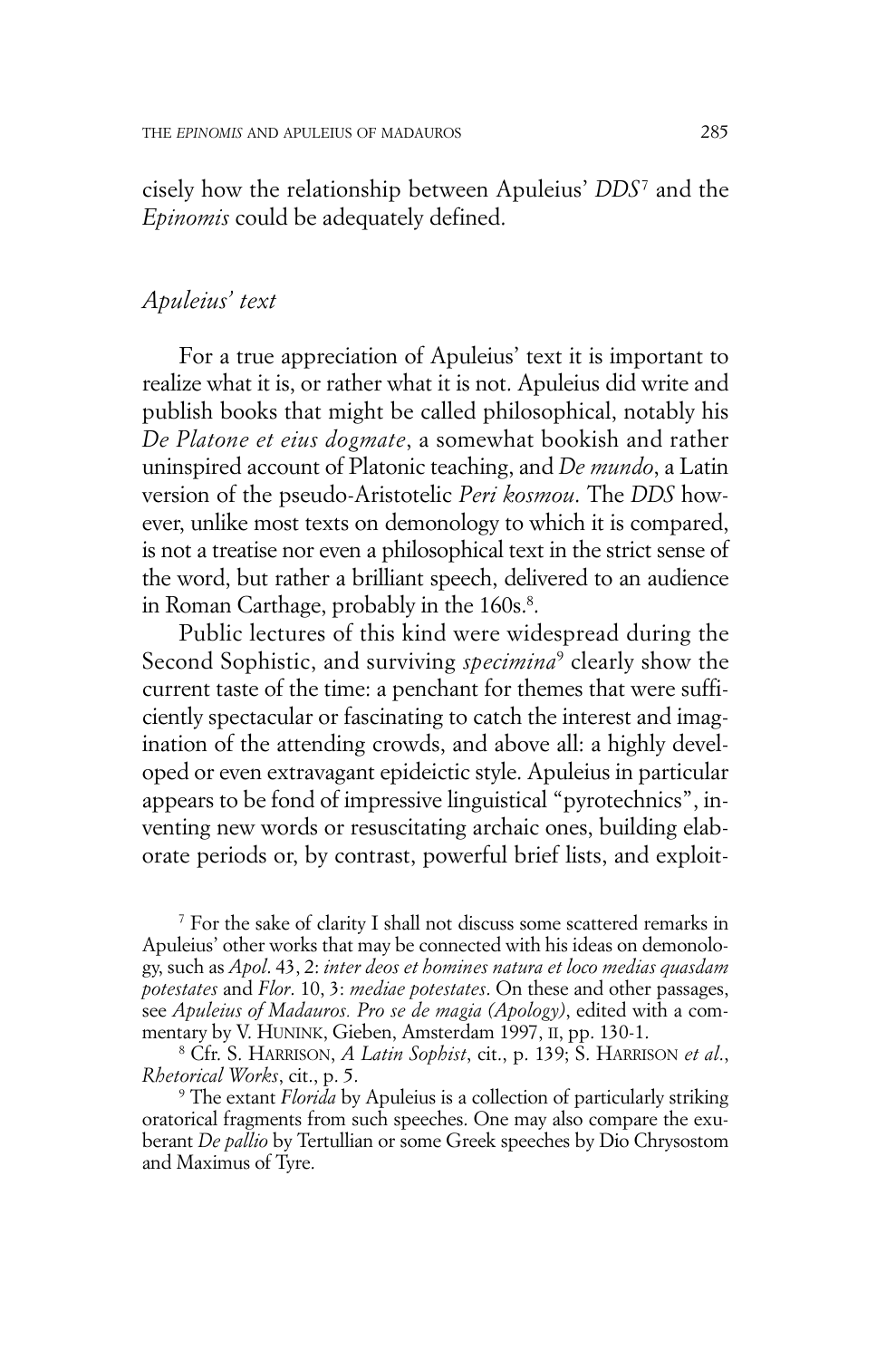ing rhythm and sound by means of all possible forms of assonance, alliteration, and even rhyme<sup>10</sup>.

In *DDS*, Apuleius admittedly does not carry these elements to the extremes of some of his other works, but it remains fair to say that his written text is the reflection and result of what may be considered a captivating public performance, meant to impress the attending audience, rather than a meticulous, philosophical inquiry for strictly academic purposes. To put it differently, the author of *DDS* could best be designated as a skilled, erudite orator with strong interest in literature and history, philosophy and religion. To consider him a purebred philosopher would be quite misleading.

In *DDS* we may accordingly expect to find a rhetorical, literary version of philosophical themes, rather than a crystalclear, academic account.

Moreover, *DDS* shows many marks of being directed at a Latin-speaking audience<sup>11</sup>, e.g. with quotations of Virgil, Lucretius, and Ennius ornamenting the very first paragraphs of the speech<sup>12</sup>. The speaker seems to be at pains to underscore his familiarity with Roman literature. Roman examples<sup>13</sup> and striking Latin words drive home the point that *DDS* aims to display a

<sup>10</sup> For a longer description of Apuleius' flowery style, cf. e.g. J. HILTON, *[Apuleius] Florida*, in S. HARRISON *et al., Rhetorical Works*, cit., pp. 121-76, esp. pp. 134-6. On the rhetorical nature of *DDS* see also B.L. HIJMANS JR., *Apuleius philosophus Platonicus*, cit., pp. 425-6 and M. BALTES *et al*., *Über den Gott des Sokrates*, cit., pp. 34-9.

<sup>11</sup> Cfr. S. HARRISON *et al*., *Rhetorical Works*, cit., p. 187, referring to *DDS* 150: «It would be better to discourse in Latin». It is a matter of debate whether the consciously Latin and Roman nature of *DDS* as we have it allows us to assume a preceding part in Greek. This is related to the vexed question concerning the preface (or so called "false preface") of *DDS*; see V. HUNINK, *The Prologue of Apuleius'* De Deo Socratis, «Mnemosyne», XLVIII (1995) pp. 292-312, with further references, and S. HAR-RISON *et al., Rhetorical Works*, cit., pp. 177-80.

<sup>12</sup> See *DDS* 116, 118, 120, 121. See also *DDS* 130, 131 (Virgil), 143 (Lucretius), 145 (Virgil and Plautus), 150 (Virgil), 165 (Terence), 173 (Virgil), and 176-177 (Accius).

<sup>13</sup> One may point to e.g. some historical examples from the legendary Roman past (*DDS* 135), or to the deliberate attempt in to explain the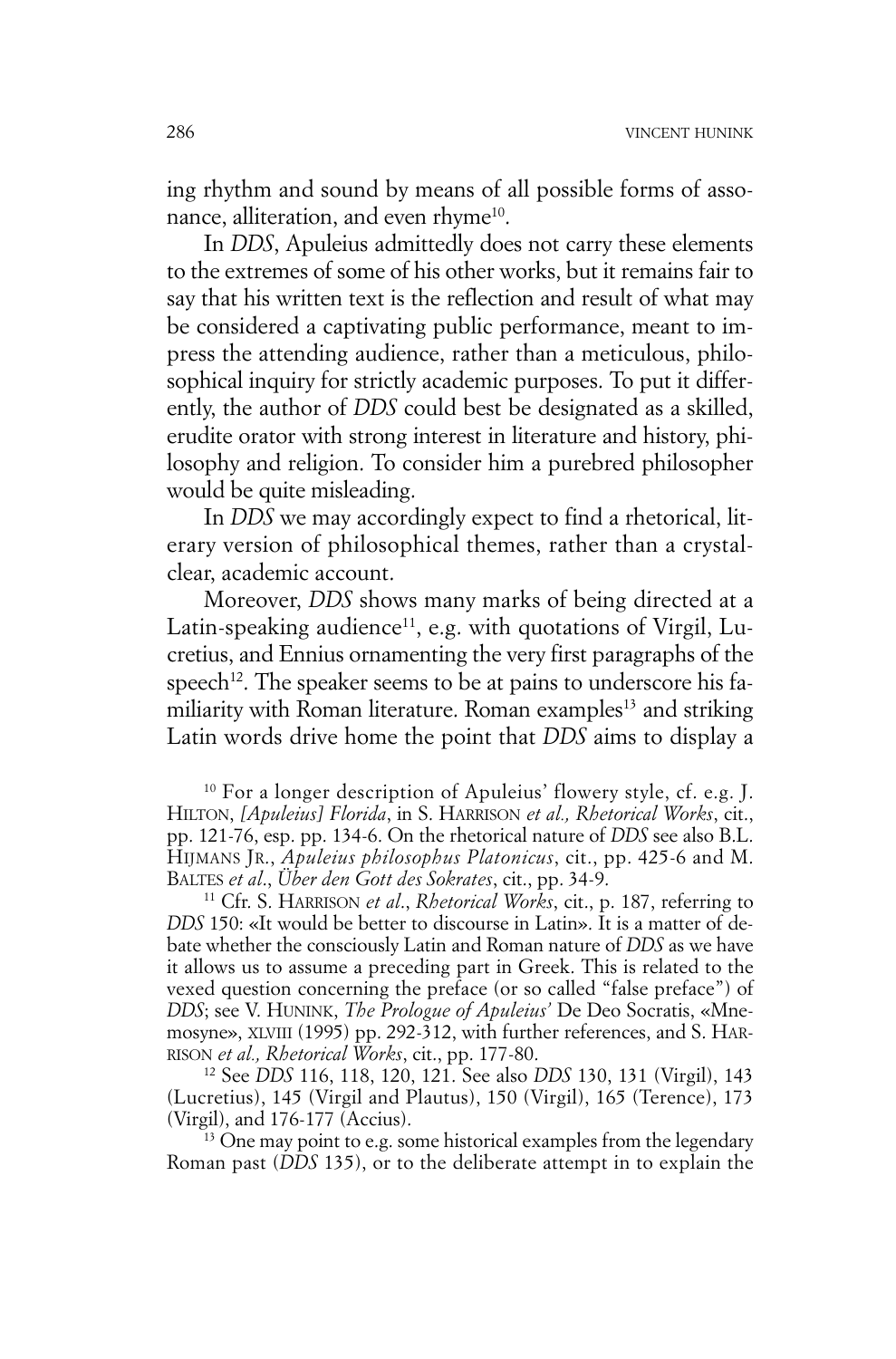Roman erudition without resorting to Greek language. Indeed, not a word of Greek is to be found in *DDS* <sup>14</sup> *.* Meanwhile, Greek philosophy and literature are, decidedly part of the general cultural background of *DDS*, as appears from the numerous references to Greek names, such as Homer, Odysseus (*Ulixes*), Socrates, and Plato<sup>15</sup>.

Given these characteristics of *DDS*, it does not come as a surprise that it does not contain an explicit reference to the *Epinomis*. Although such a reference would not be utterly impossible16 , its absence in *DDS* can be satisfactorily explained.

Consequently, if we look for traces of the *Epinomis* in *DDS*, it is the thematical level which must be considered.

## *Demonology in DDS*

What are the general ideas on demonology that are reflected and expressed in *DDS*? A brief outline of the Apuleian text may prove useful here.

The crucial section on demonology is located in the heart of the text (*DDS* 132-156). It is preceded by a section on gods

highest type of *daemones* in conventional Latin terms such as *Genius*, *Lemur*, or *Lar* (*DDS* 150-154). Even Socrates' *daimonion* is tentatively called *Lar contubernio familiaris* (*DDS* 157).

<sup>14</sup> One might have expected Greek quotations to occur in *DDS*, given the fact that in his other works (notably *Apol.*) Apuleius seems keen to insert quotations in Greek to show off his erudition and impress his audience; see V. HUNINK, *Pro se de magia*, cit., II, p. 23 on *Apol.* 4, 4. As an orator, he clearly was bilingual, as becomes manifest also e.g. from his announcement in *Flor.* 18, 38-39 of a hymn on Aesculapius: *Eius dei hymnum Graeco et Latino carmine uobis iam canam illi a me dedicatum*.

<sup>15</sup> For Homer see *DDS* 145, 157, 158, 166, 177; for Odysseus 159, 176, 177; for Socrates 156, 157, 162, 163, 165, 166, 167, 169, 174, 175 (*meus Socrates*); for Plato 120, 123, 124, 125 (*Platoni* [...] *meo*), 128, 132, 133, 155, 163 (with the *Phaedrus* mentioned in 164). Cf. also Aristoteles in 138 and 167.

<sup>16</sup> Plato's *Phaedrus* is mentioned in *DDS* 164, with a brief paraphrase of the beautiful setting in which the Platonic dialogue was situated.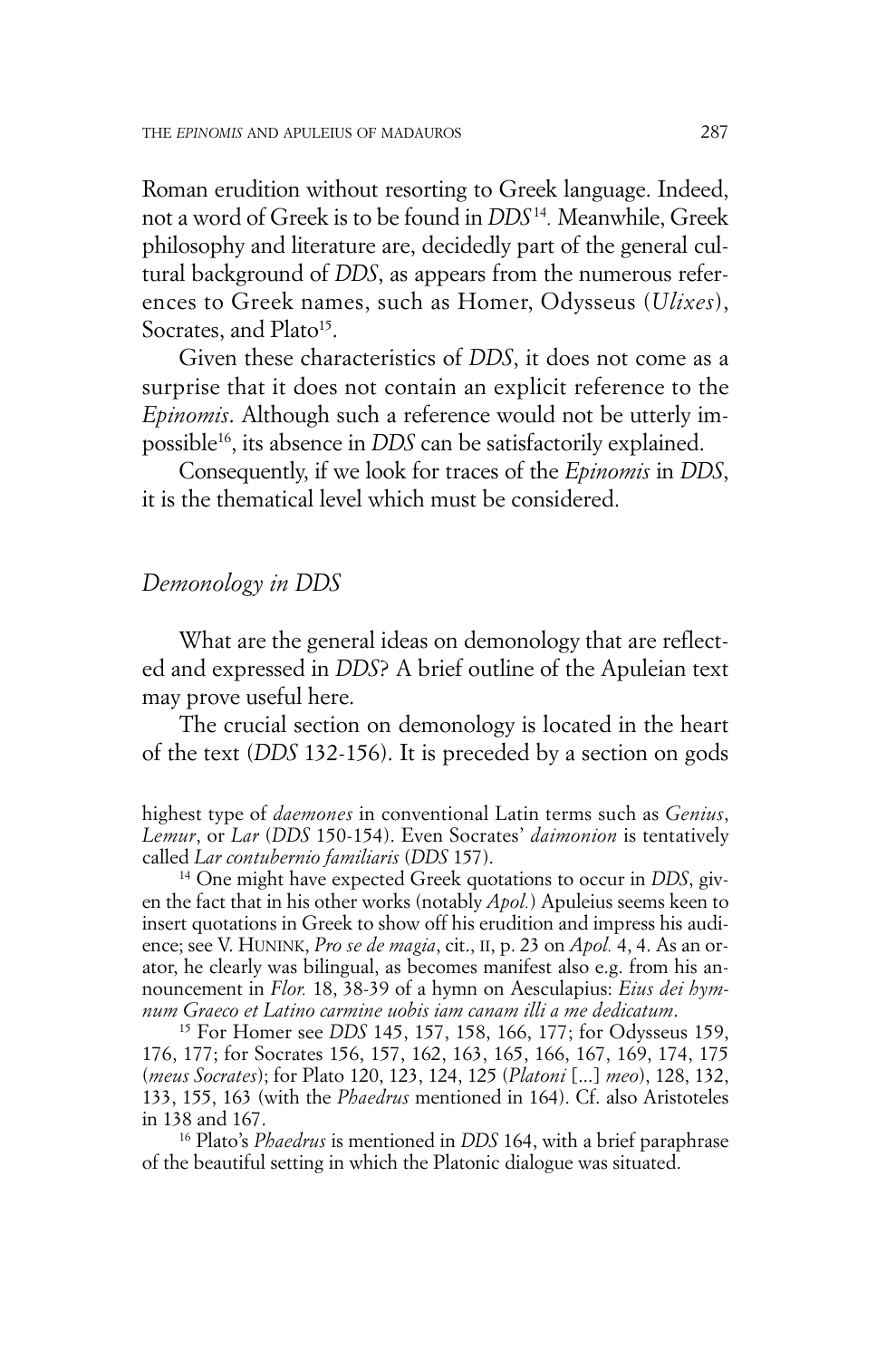and men (115-132), with specific stress on the clear separation of men from the gods (125-132), and followed by a third main section devoted to the special theme of the *daemon* of Socrates (157-167). This last section is concluded with a final, practical encouragement to virtue and philosophy, after Socrates' example (167-169), as well as with some fairly commonplace praise of virtue (169-178)<sup>17</sup>.

This leaves sections 132-156 for the theory of demons, amounting to some nine pages of text. In this brief scope, four main themes concerning *daemones* are passed in review.

First, the function of *daemones* is dealt with (132-7). Having highlighted the wide gap between gods and men, Apuleius next brings in Plato, whose general opinion he paraphrases as follows:

There are certain intermediary powers, interjacently situated between the highest heaven and the earth far below in the region of the *aer*, powers through which our desires and our own good services are passed to the gods<sup>18</sup>.

The question immediately arises what passage of Plato Apuleius may be referring to, and some scholars are eager to include a reference to *Epinomis* 984d3ff. 19 . In the Greek passage the Platonic author refers to  $\delta\alpha$ ίμονας as an άέριον γένος holding a middle position, a class of beings whom we must honour with prayers for the sake of a good journey across.

On closer scrutiny, the resemblance is fairly general, and there is no specific indication that the *Epinomis* was used by Apuleius. Rather, the basic (and much better known) text of

<sup>17</sup> For similar schemes, see J. BEAUJEU, *Opuscules*, cit., p. 5, and S. HARRISON *et al*., *Rhetorical Works*, cit., p. 192.

<sup>&</sup>lt;sup>18</sup> *DDS* 132-133 (translation Harrison, as all English translations of *DDS* in this contribution).

<sup>19</sup> Cfr. M. BALTES *et al*., *Über den Gott des Sokrates*, cit., p. 57 n. 82; further H. MÜNSTERMANN, *Apuleius. Metamorphosen literarischer Vorlagen*, Teubner, Leipzig-Stuttgart 1995, p. 175.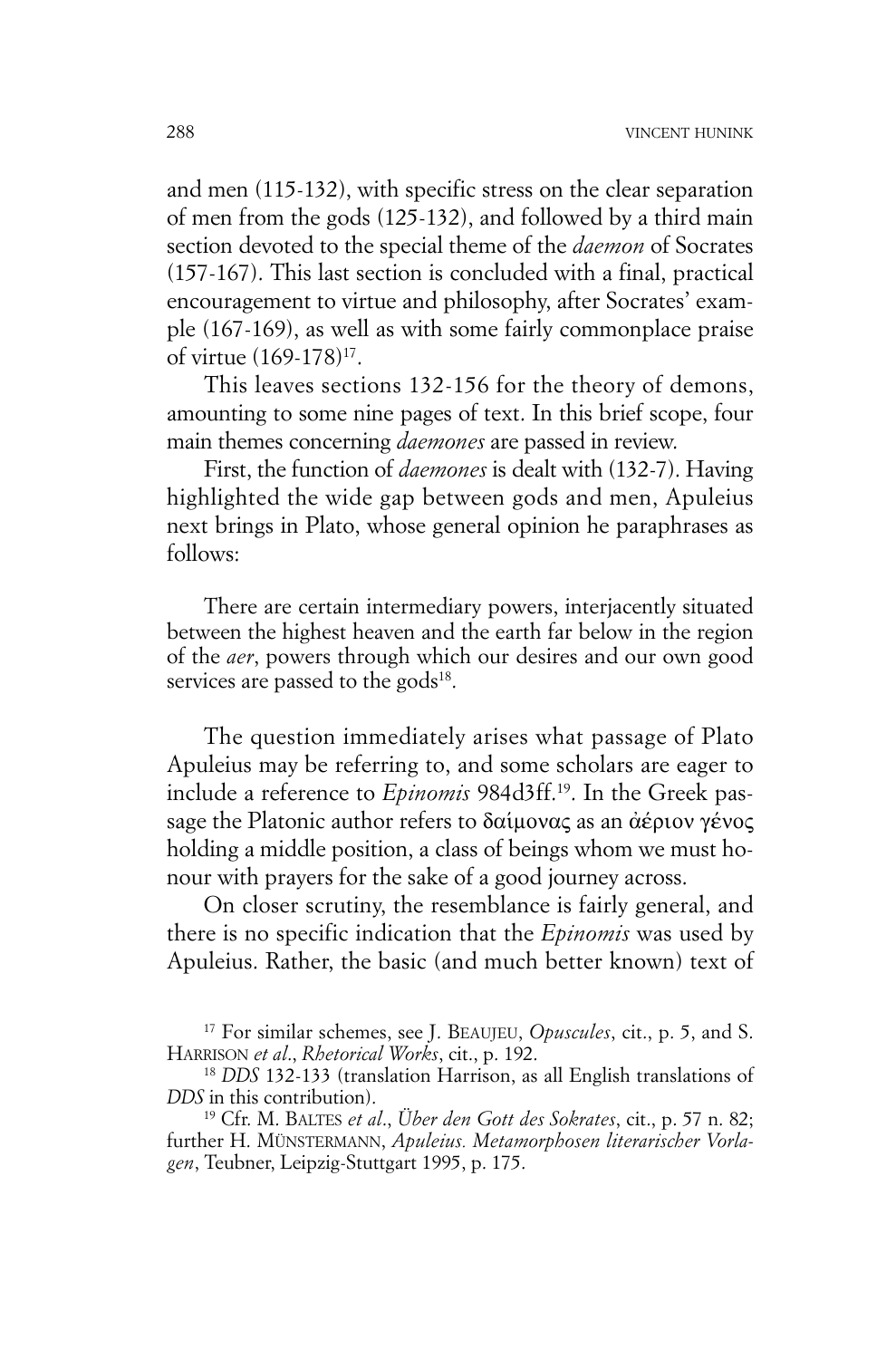Plato *Symp.* 202d13-e7 on the intermediate position of demons between gods and men is in the background here, as is proved by the fact that Apuleius mentions this text himself in the immediate context (*DDS* 133). One may also point to similar passages on the essential function of demons in Plutarch, which seem somewhat closer to Apuleius<sup>20</sup>. If any specific reference is needed here, it seems better and more relevant to mention Apuleius' own general qualification in *Apol.* 41, in the speech delivered only a few years before *DDS* <sup>21</sup> *.*

Next Apuleius dwells on the various areas or "provinces" in which *daemones* are active, ranging from dream visions to divinatory practices. Here it is Roman history rather than any Greek model which dominates the picture, with famous *exempla* such as Hannibal, Flaminius, and Servius Tullius illustrating the point (*DDS* 134-137).

The second issue concerns the location and physical substance of the *daemones*. Here Apuleius gives the fairly common ancient theory of four elements: earth, water, fire, and *aer* (137-138), and argues that the *daemones* should properly be assigned to the *aer* (138-140). Accordingly, he continues, the *daemones* are neither "earthy" nor fiery, but have an intermediate nature in accordance with their middle position in the *aer*, with a small degree of weight and a little lightness (140-141). As a visible model for this, he adduces the example of clouds, a theme on which he eagerly expands in a passage that owes much to Lucretius, with concluding examples from Greek mythology and Plautus (142-145).

<sup>20</sup> Cfr. e.g. PLUTARCH. *De Is.* 361b-c, aptly quoted by H. MÜNSTER-MANN, *Apuleius*, cit., p. 175 n. 1. See also V. HUNINK, *Plutarch and Apuleius*, in L. DE BLOIS-J. BONS-T. KESSELS-D.M. SCHENKEVELD (eds.), *The Statesman in Plutarch's Works*. Proceedings of the Sixth International Conference of the International Plutarch Society (Nijmegen/Castle Hernen, May 1-5, 2002), I: *Plutarch's Statesman and His Aftermath: Political, Philosophical, and Literary Aspects*, Brill, Leiden-Boston 2004, pp. 251-60, esp. pp. 252-6.

<sup>21</sup> This is acutely remarked by M. BINGENHEIMER, *Der Schutzgeist*, cit., pp. 149-50 n. 58.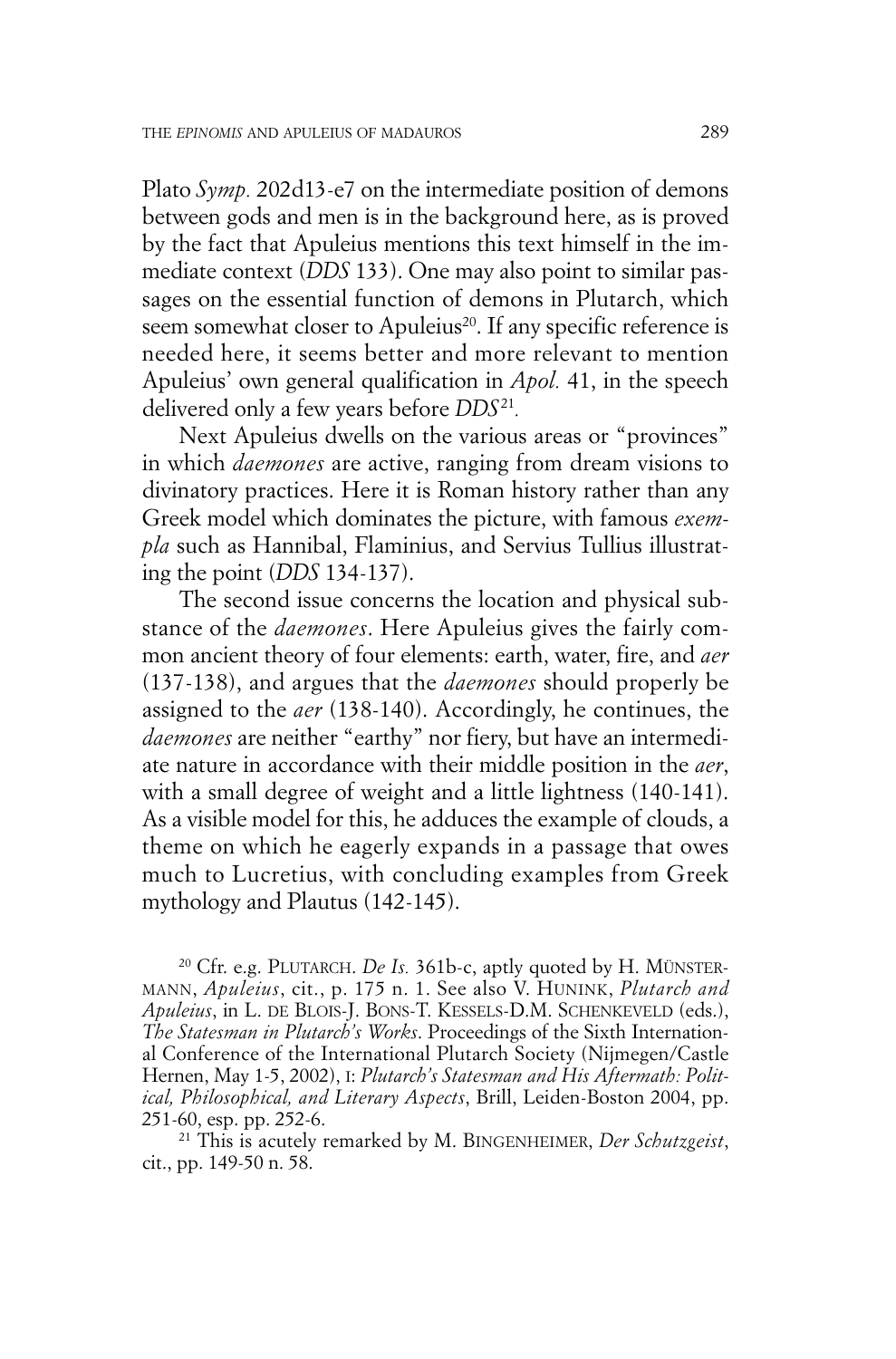Here too, it is possible to link the basic notion of the passage in *DDS* with the *Epinomis* passage, in which *daemones* are said to be the class of creatures of the *aer* (984e). However, it does seem striking that Apuleius does not refer to a special notion in the *Epinomis* that may be called truly original, namely the theory that there are actually *five* elements: earth, water, aer, fire, and *aether* (*Epinom*. 981c)<sup>22</sup>. If he were directly using the *Epinomis* as a source, one would have expected him to either support this striking theory or reject it, but not to pass on in absolute silence.

The third special topic concerning *daemones* in *DDS* is their character and "psychology". It is argued that unlike the supreme gods, who exist in eternal serenity, the *daemones* are susceptible to sensations of both pain and pleasure, and so of emotions of anger and joy. With the supreme gods they share immortality, with men their susceptibility to emotion (145-147).

Again, the *Epinomis* passage makes the same philosophical point: God is remote from affections of pain and pleasure, but the *daemones* show kindness to good men and hate evil men (*Epinom.* 985a). However, it may be observed that the *Epinomis* is rather brief on this issue (susceptibility to emotions being merely mentioned in passing), and even shows a small difference concerning the supreme being<sup>23</sup>. Apuleius' more elaborate and rhetorically refined text does show a decidedly other approach to the theme.

In *DDS* the general portrait of *daemones* is conveniently summed up in a definition:

<sup>22</sup> In *DDS*, the *aether* occurs as well, but it is said to be situated above the *aer* and is associated with the element of fire, as the region of the stars.

<sup>23</sup> One may note the use of the singular in the Greek passage:  $\theta \epsilon \acute{o}v$ (985a), whereas Apuleius in this context repeatedly refers to the highest divinity with plural forms: *a deorum caelestium tranquilitate*, *caelites* (146), *deos* (147), *cum diis immortalibus* (148). This need not be an essential point as far as Platonic theology is concerned, but the linguistic difference between the *Epinomis* and *DDS* is remarkable nonetheless.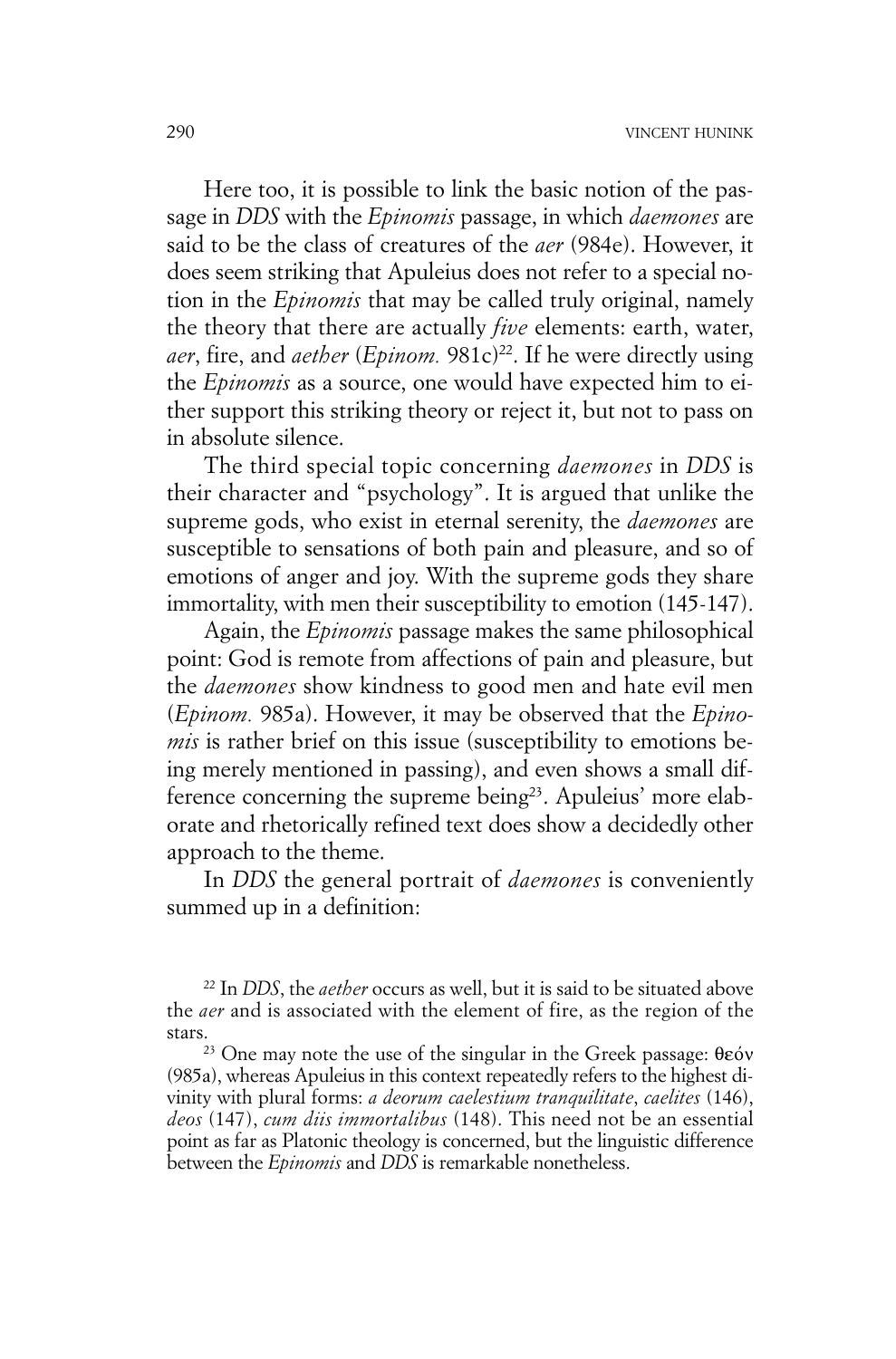*Quippe, ut fine comprehendam, daemones sunt genere animalia, ingenio rationabilia, animo passiua, corpore aeria, tempore aeterna.* (For, to encompass them by a definition, *daemones* are living being in kind, rational creatures in mind, susceptible to emotion in spirit, in body composed of the *aer*, everlasting in time, *DDS* 148)24 .

Nothing similar may be found in the *Epinomis*<sup>25</sup> , which after the short section on *daemones* quickly passes on to creatures of water (that is, nymphs) and to other matters (*Epinom.* 985b and further).

Apuleius, by contrast, even resumes the notion of *daemones* having emotions, adding that the variety of their interests explains the variety of rites and religious ceremonies. Rather than any Platonic passage, it is rather, again, Plutarch which may be adduced as a source of inspiration<sup>26</sup>.

All of this leads up to Apuleius' fourth and final theme on *daemones*: the various types that may be distinguished. Having briefly discussed the idea that the human mind itself might be called a *daemon* (*DDS* 150-152), he identifies a second group of *daemones* as souls which have left their bodies, called *Lemures*, or *Lares*, *Larvae*, or *Manes*<sup>27</sup> . The *Epinomis* is entirely silent on such notions.

A third class of *daemones* in Apuleian terms, the highest ones, are those *daemones* that never enter bodies, such as Love and Sleep. *Daemones* from this type, Apuleius adds, are as-

<sup>24</sup> Apuleius' impressive definition was to be quoted and repeatedly discussed by Augustine in his *De civitate Dei*, as is noted by e.g. H. CAN-CIK, *Römische Dämonologie*, cit., p. 448.

<sup>25</sup> J. BEAUJEU, *Opuscules*, cit., p. 228 suggests that the list of characteristics in *DDS* is rather common and has been drawn from «un "catéchisme" platonicien». Apuleius may indeed have used a general Platonic source here, but the statement perhaps does not do justice to Apuleius' creativity as a writer of polished Latin.

<sup>26</sup> Cfr. PLUTARCH. *De Is.* 361b, quoted by J. DILLON, *The Middle Platonism*, cit., p. 318.

<sup>27</sup> The various Latin terms are discussed in *DDS* 152-153.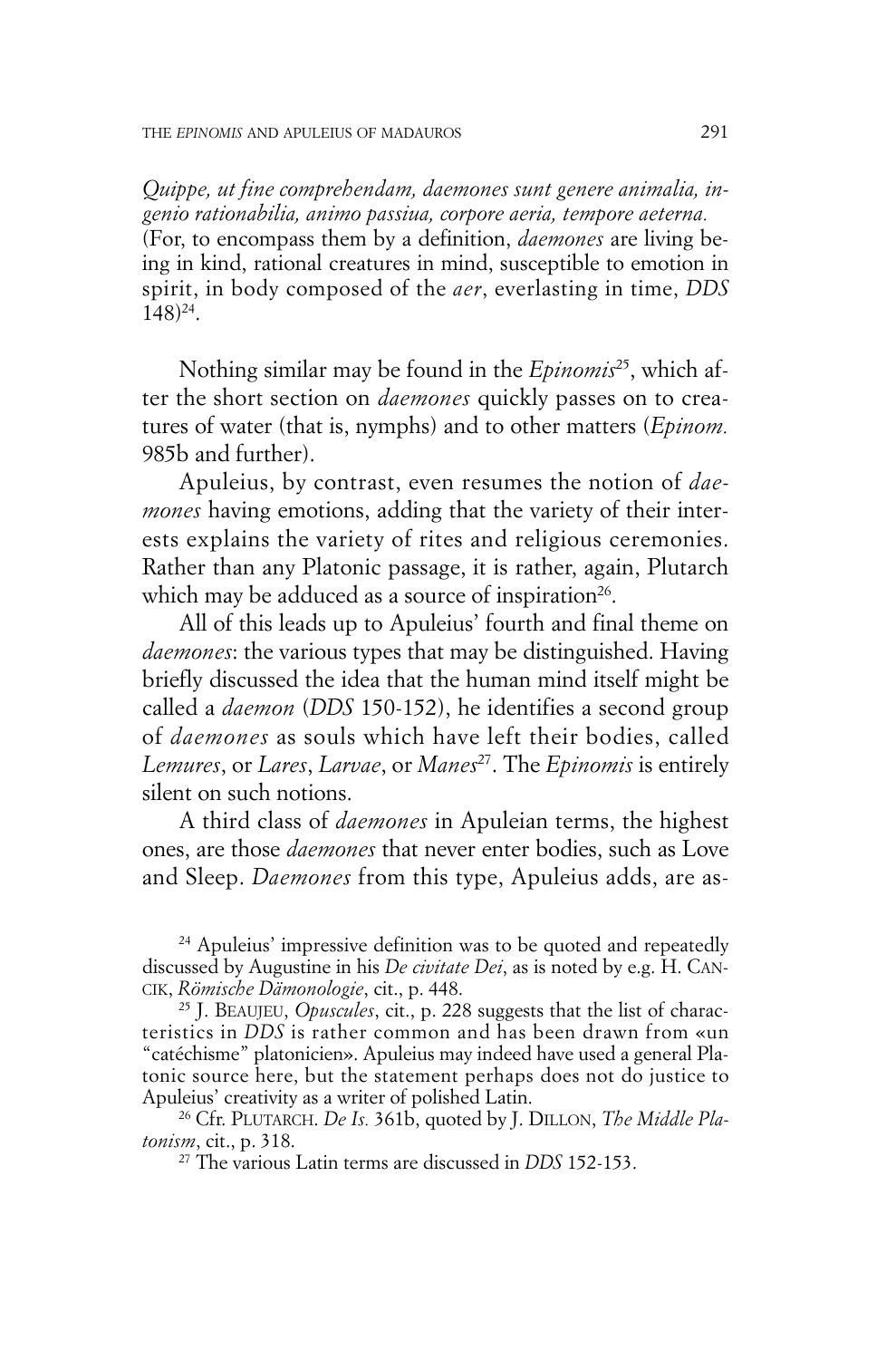signed to men as witnesses and guardians, never as visible powers, but as judges of our actions and thoughts. At the end of our lives, they drag us off to trial and stand beside us when our case is dealt with.

Here Platonic ideas are certainly at the background<sup>28</sup>. Indeed, Apuleius himself explicitly mentions Plato as his source again (twice in *DDS* 155). But the connection with the *Epinomis* is, at best, the idea that *daemones* can understand our thoughts (*Epinom.* 985a).

#### *Platonic inspiration*

After this detailed comparison of the *Epinomis* and Apuleius' speech *DDS* the conclusion seems clear. Both texts belong to widely different genres addressing different audiences: here we have a Greek treatise meant to be studied, and a Latin speech meant to be appreciated by a live audience. The subject matter of *daemones*, very much the centre of Apuleius' interest, is merely a small theme in the Greek text. Some general notions on their nature seem to be corresponding, but the *Epinomis* does not stand out as a clear model for Apuleius. It is rather Plato's more renowned works such as the *Symposium*, as well as texts by Plutarch, which seem to have inspired him. In fact, Apuleius' silence on some special details in the *Epinomis*, notably the theory of *five* elements, may be taken as an indication that he did not have the Greek texts readily at hand, and may not have known it at all from personal reading<sup>29</sup>.

<sup>28</sup> J. DILLON, *The Middle Platonism*, cit., pp. 319-20 refers to *Symp.* 202e, *Phaed.* 107d ff., and *Resp.* 617d-e and 620d-e; cfr. also S. HARRISON *et al*., *Rhetorical Works*, cit., p. 208 n. 51 with reference to J. BEAUJEU, *Opuscules*, cit., pp. 237-9.

<sup>29</sup> The *Epinomis* is, for that matter, never mentioned in Apuleius' works. As a rule, Apuleius does not refer to Platonic teachings by referring to specifically named works, not even in his *De Platone et eius dogmate.* On occasion, however, he was perfectly able to do so: cfr. *Apol*. 65, 4: *uer-*